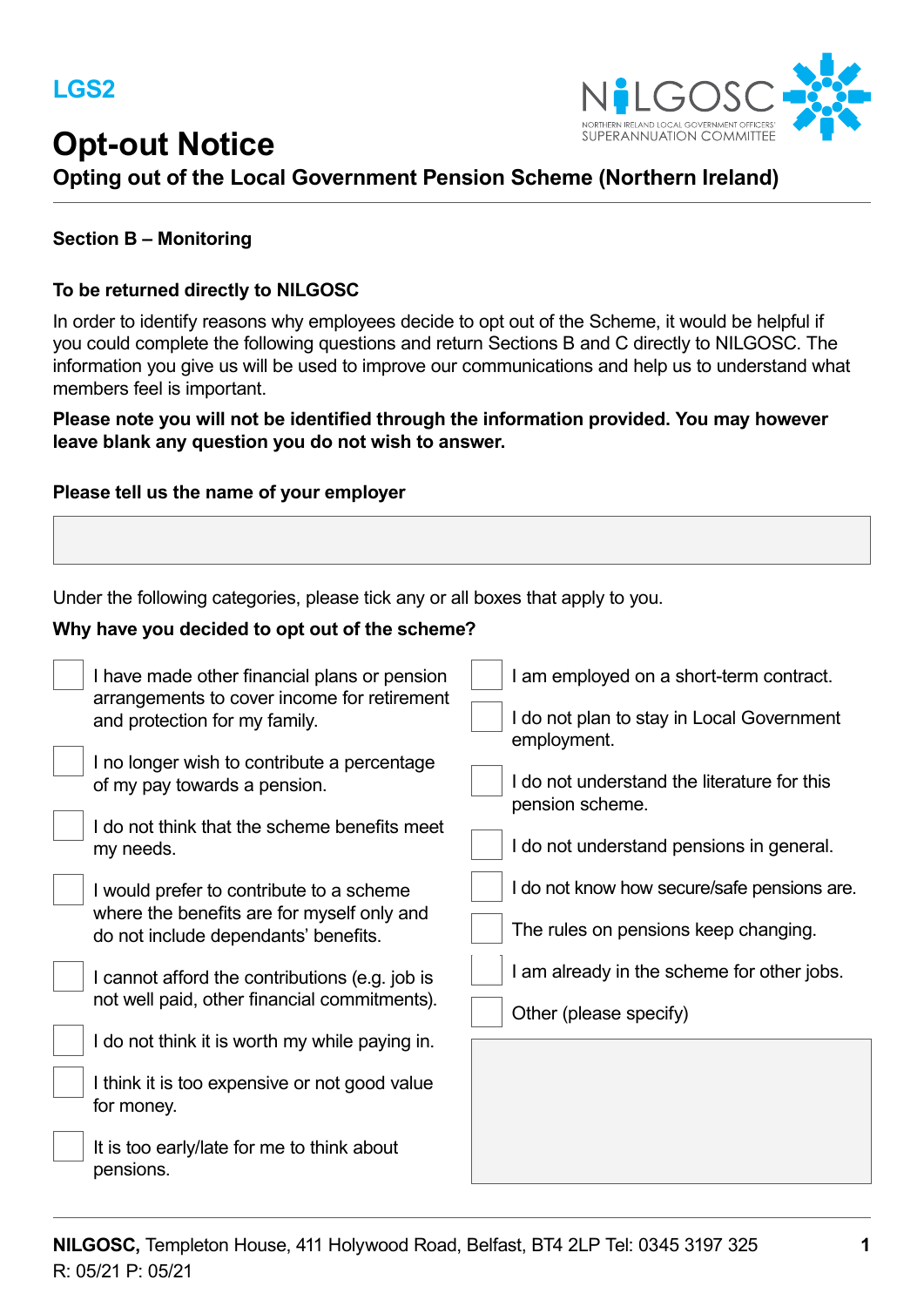

## *Section B continued*

| Would you consider rejoining the Scheme at a later date, if given the option?                                      |                                                                              |  |  |                                                                      |
|--------------------------------------------------------------------------------------------------------------------|------------------------------------------------------------------------------|--|--|----------------------------------------------------------------------|
| $\bigcirc$ Yes                                                                                                     | If yes, after how long? $\bigcap$ 1 Month $\bigcap$ 6 Month $\bigcap$ 1 Year |  |  |                                                                      |
| $\bigcirc$ No                                                                                                      |                                                                              |  |  | $\bigcirc$ 3 Years $\bigcirc$ 5 Years $\bigcirc$ Longer than 5 Years |
| If you have ticked any of the boxes above, please use the box below if you wish to add<br>any further information. |                                                                              |  |  |                                                                      |

## **Current working hours**

£50,000 or over

| Whole-time                                             | Multi-jobber                                 |                    |  |
|--------------------------------------------------------|----------------------------------------------|--------------------|--|
| Part-time                                              | Please state number of hours worked per week |                    |  |
| Please indicate which range your annual pay falls into |                                              |                    |  |
| Less than £10,000                                      | £10,000 to £14,999                           | £15,000 to £20,999 |  |
| £21,000 to £29,999                                     | £30,000 to £39,999                           | £40,000 to £49,999 |  |

**NILGOSC,** Templeton House, 411 Holywood Road, Belfast, BT4 2LP Tel: 0345 3197 325 **2**  R: 05/21 P: 05/21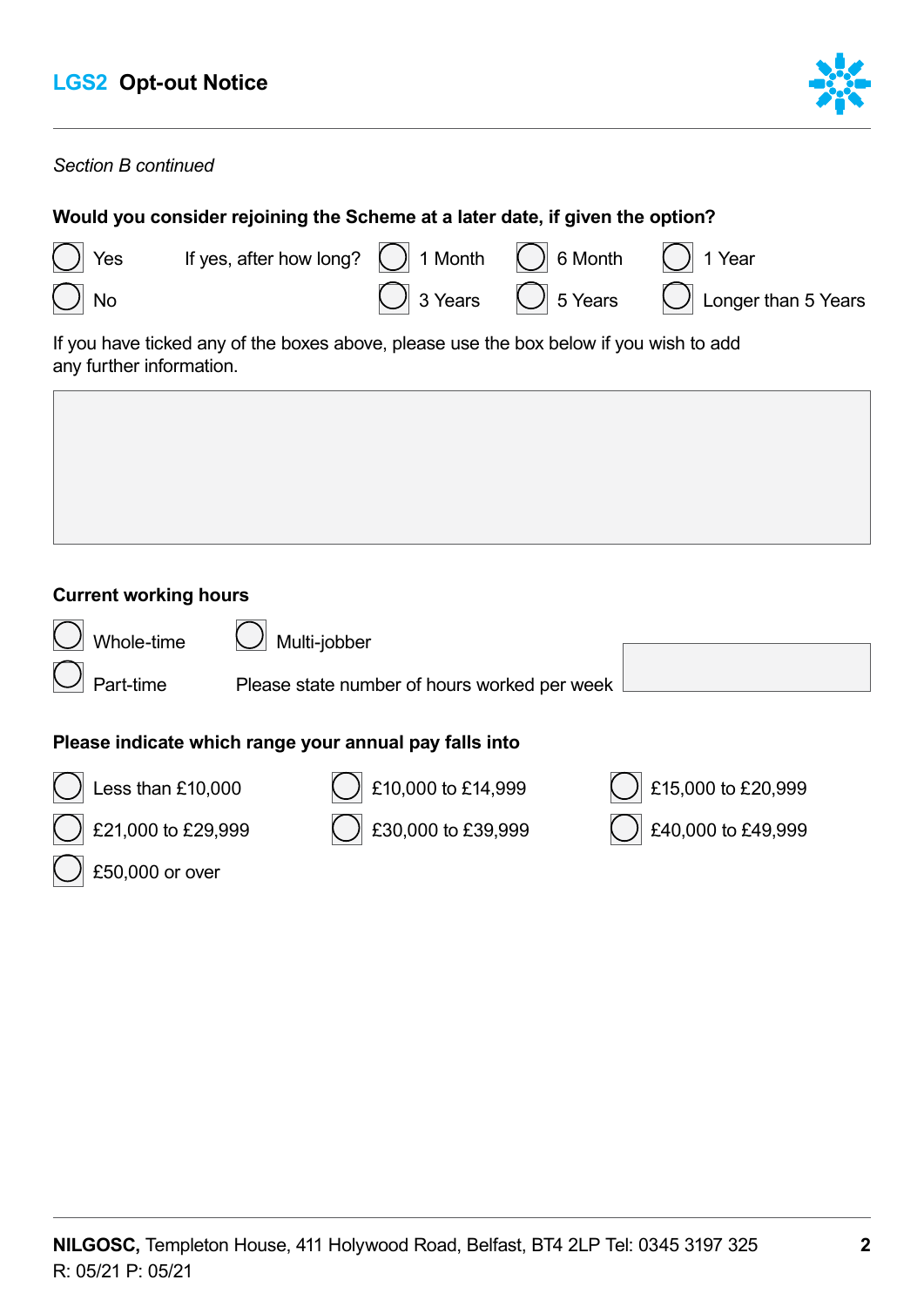

## **Section C – Equality**

NILGOSC is fully committed to fulfilling its responsibilities under Section 75 of the Northern Ireland Act. As part of that commitment, we strive to ensure membership of the LGPS (NI) is made available to all persons who are eligible to join and to address inequalities (if any) that impact on our members or potential members.

In order to identify and address any potential inequalities, we are seeking to gather some information about those who have elected to opt out of the Scheme. We would therefore appreciate if you would complete the following questions.

### **Please note, this section of the form will not be seen by your employer and you will not be identified through the information provided. You may however leave blank any question you do not wish to answer.**

| a) Gender               |                               |                             |
|-------------------------|-------------------------------|-----------------------------|
| Male<br>Female          | Transgender<br>Not listed     |                             |
| b) Age                  |                               |                             |
| $16 - 21$<br>22-30      | $31 - 40$<br>$( ) 41-50$      | $51 - 60$<br>61-64<br>$65+$ |
| c) Community Background |                               |                             |
| <b>Buddhist</b>         | Muslim                        | Sikh                        |
| Hindu                   | Protestant                    | Other (please specify)      |
| Jewish                  | Roman Catholic                |                             |
| d) Race                 |                               |                             |
| Bangladeshi             | <b>Irish Traveller</b>        | White                       |
| <b>Black African</b>    | <b>Mixed Ethnic Group</b>     | Other (please specify)      |
| <b>Black Caribbean</b>  | <b>Other Asian Background</b> |                             |
| Chinese                 | <b>Other Black Background</b> |                             |
| Indian                  | Pakistani                     |                             |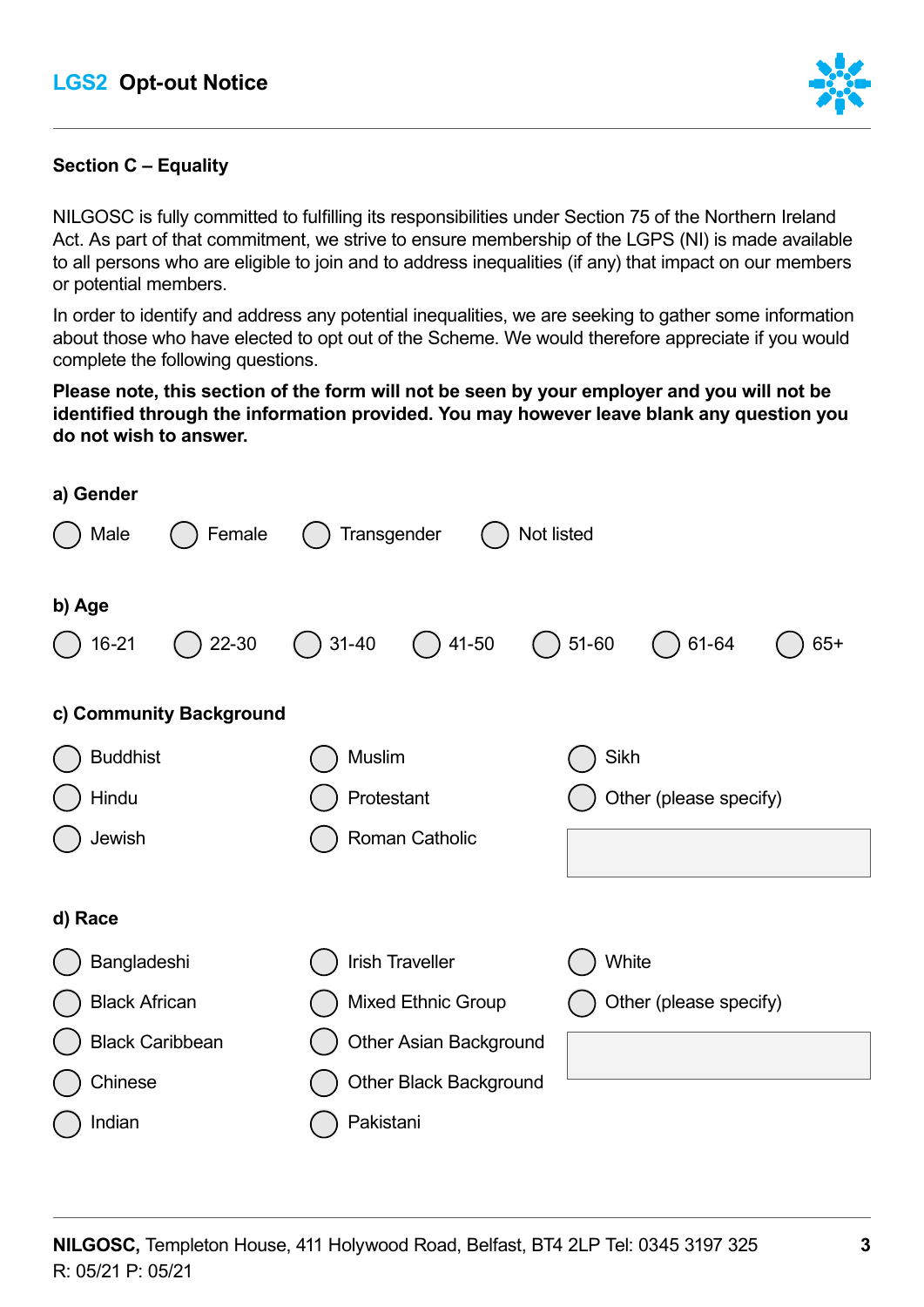

*Section C continued* 

## **e) Language**

| Is English your first language?                        | ( ) Yes ( )No |  |
|--------------------------------------------------------|---------------|--|
| If 'no', what is your first language (please specify)? |               |  |
| Are you able to communicate in English?                | () Yes () No  |  |

## **f) Disability**

Disability is defined in the Disability Discrimination Act 1995 as 'a physical or mental impairment which has a substantial and long-term adverse effect on a person's ability to carry out normal day-to-day activities'. The effect of the impairment is classed as long-term if;

(a) it has lasted at least 12 months; or

(b) the period for which it lasts is likely to be at least 12 months; or

(c) it is likely to last for the rest of the individual's life.

Please note that it is the effect of the impairment without treatment which determines whether an individual meets this definition.

| Do you consider yourself to be disabled?                                          | Yes<br>No                               |
|-----------------------------------------------------------------------------------|-----------------------------------------|
| If yes, what is the nature of your disability?                                    |                                         |
| g) Marital status<br>Cohabiting<br>Married/<br><b>Civil Partnered</b>             | Single<br>Separated/<br><b>Divorced</b> |
| Widowed<br>h) Dependants                                                          |                                         |
| Do you have dependants?                                                           | <b>No</b><br>Yes                        |
| If yes, please indicate whether your dependants or the people you look after are: |                                         |
| Child/children<br>Disabled person/<br>persons                                     | Other<br>Elderly person/<br>persons     |
| (If 'Other', please specify)                                                      |                                         |